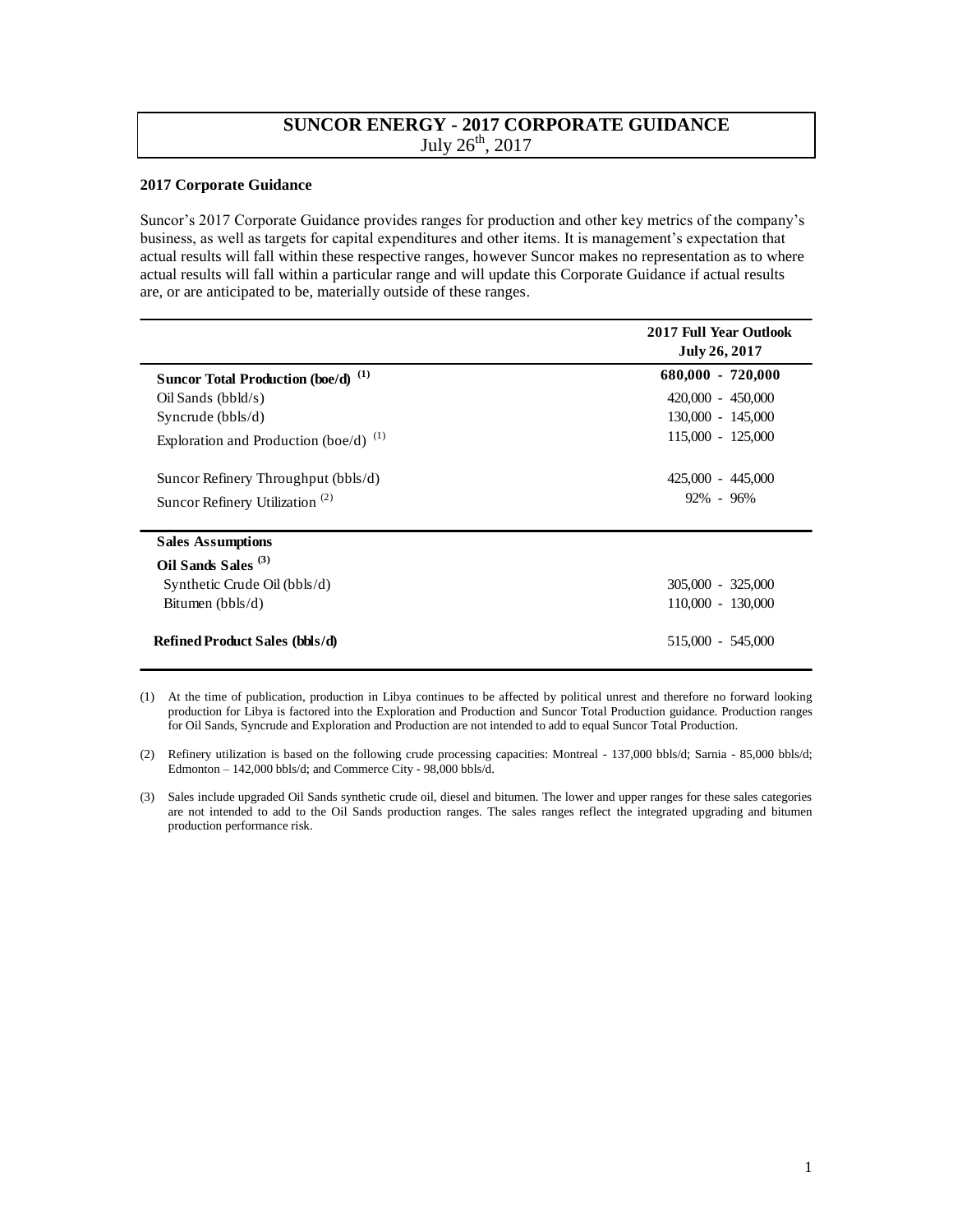|  | Capital Expenditures (C\$ millions) <sup>(1)</sup> |  |
|--|----------------------------------------------------|--|
|--|----------------------------------------------------|--|

|              | 2017 Full Year Outlook | % Growth         |
|--------------|------------------------|------------------|
|              | July 26, 2017          | Capital $^{(2)}$ |
| Upstream     | 4.735 - 4.875          | 60%              |
| Downstream   | $625 - 675$            | 0%               |
| Corporate    | $40 - 50$              | 0%               |
| <b>Total</b> | $5,400 - 5,600$        | 50%              |

|                                                                   | 2017 Full Year Outlook<br>July 26, 2017 |  |
|-------------------------------------------------------------------|-----------------------------------------|--|
| <b>Other Information</b>                                          |                                         |  |
| Oil Sands Operations Cash Operating Costs (\$/bbl) <sup>(3)</sup> | \$23.00<br>$-$ \$26.00                  |  |
| Syncrude Cash Operating Costs (\$/bbl) <sup>(4)</sup>             | $$42.00$ - \$45.00                      |  |
| Current Income Taxes ( $CS$ millions) <sup>(5)</sup>              | $$600 - $900$                           |  |
| Canadian Tax Rate (effective)                                     | 27% - 28%                               |  |
| US Tax Rate (effective)                                           | 32% - 34%                               |  |
| UK Tax Rate (effective)                                           | 35% - 40%                               |  |
| Average Corporate Interest Rate                                   | $5\% - 6\%$                             |  |
| Oil Sands Crown Royalties <sup>(6)</sup>                          | $1\% - 3\%$                             |  |
| Syncrude Crown Royalties <sup>(6)</sup>                           | $3\% - 6\%$                             |  |
| East Coast Canada Royalties <sup>(6)</sup>                        | $17\% - 21\%$                           |  |
| <b>Business Environment</b>                                       |                                         |  |
| Oil Prices - Brent, Sullom Voe (\$US/bbl)                         | \$49.00                                 |  |
| WTI, Cushing (\$US/bbl)                                           | \$47.00                                 |  |
| WCS, Hardisty (\$US/bbl)                                          | \$35.00                                 |  |
| Refining Margin - NY Harbor 3-2-1 crack (\$US/bbl)                | \$14.50                                 |  |
| Natural Gas Price - AECO - C Spot (\$CAD/GJ)                      | \$2.50                                  |  |
| Exchange Rate (CADUSD)                                            | 0.77                                    |  |

(1) Capital expenditures exclude capitalized interest of approximately \$750 million.

- (2) Balance of capital expenditures represents sustaining capital. For definitions of growth and sustaining capital expenditures, see the Capital Investment Update section of Suncor's Management Discussion and Analysis dated July 26, 2017 (the "MD&A").
- (3) Oil Sands operations cash operating costs, which exclude Syncrude, are based on the following assumptions: production volumes, sales mix, and average natural gas prices as described in the tables above. Oil Sands operations cash operating costs per barrel is a non-GAAP financial measure. For more information on Oil Sands operations cash operating costs per barrel, see the Cash Operating Costs section in the Segment Results and Analysis section of the MD&A. See also the Non-GAAP Financial Measures Advisory section of the MD&A. Both sections are incorporated by reference herein.
- (4) Syncrude cash operating costs are based on the following assumptions: production volumes, sales mix, and average natural gas prices as described in the tables above. Users are cautioned that the Syncrude cash operating costs per barrel measure may not be fully comparable to similar information calculated by other entities (including Suncor's Oil Sands operations cash operating costs per barrel, which excludes Syncrude) due to differing operations. For more information on Syncrude cash operating costs per barrel, see the Cash Operating Costs section in the Segment Results and Analysis section of the MD&A. See also the Non-GAAP Financial Measures Advisory section of the MD&A. Both sections are incorporated by reference herein.
- (5) Current income taxes exclude approximately \$130 million of current tax on dispositions.
- (6) Reflected as a percentage of gross revenue.

 $-1.1$ 

Suncor's 2017 Full Year Outlook contains certain forward-looking statements and information (collectively, "forward-looking statements"). All forward-looking statements for the 2017 fiscal year are based on Suncor's current expectations, estimates, projections and assumptions that were made by the